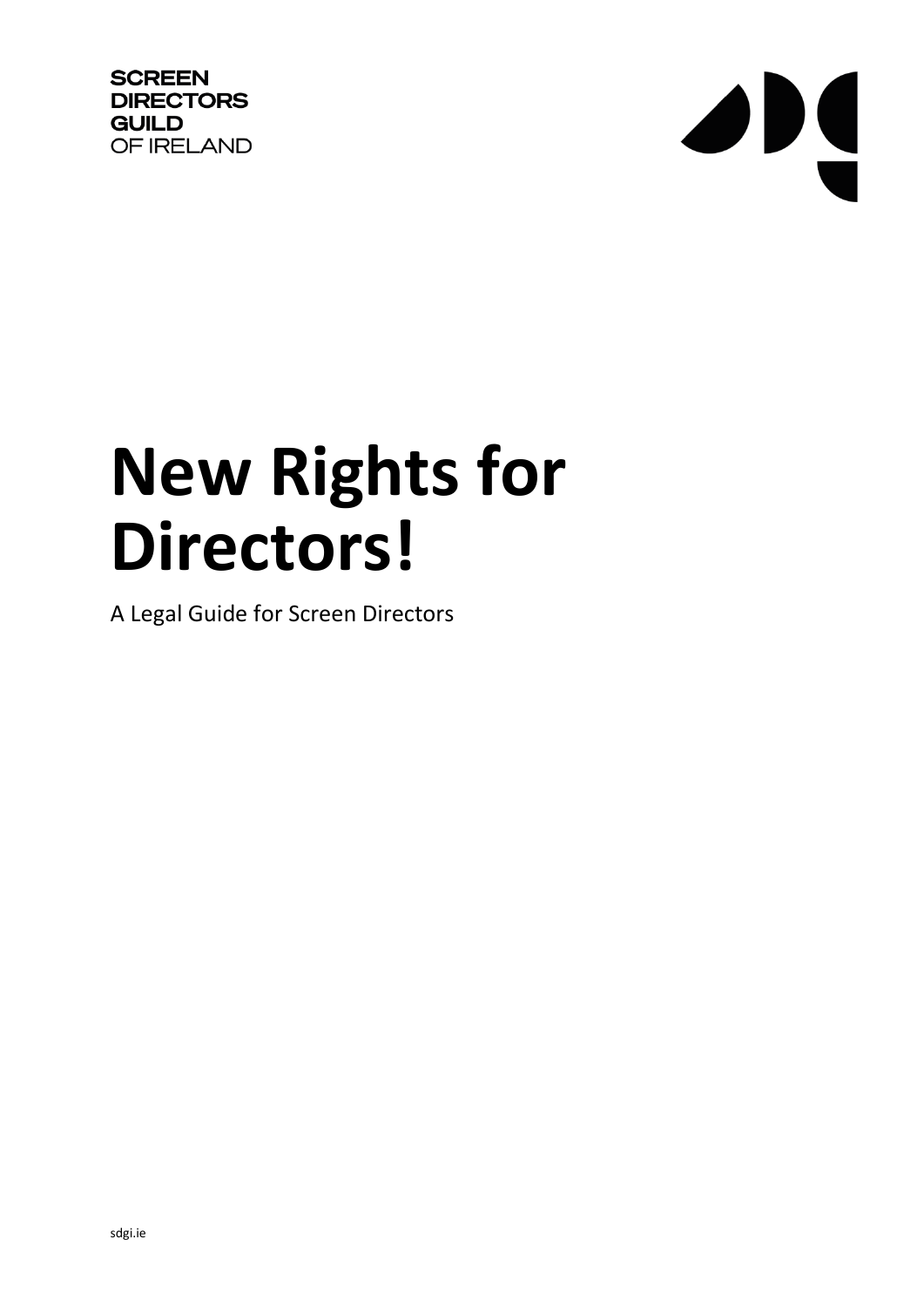#### **New Rights for Directors**

The latest European Copyright Directive (2019) or "ECD" was implemented in Irish law<sup>1</sup> on November 12<sup>th</sup> 2021 by Statutory Instrument 567 of 2021. This law introduced very significant changes to remedy the weak bargaining position of European creators including Directors. The key objective of the legislation is to ensure that creators get a **fair share of remuneration** from exploitation of their work.

### **Summary of New Rights**

There are now new rights covering fair and proportionate remuneration, audit, contractual adjustment and revocation. **You may be asked by producers to waive these rights and/or to agree to a buy-out and you should not do so.** Instead, we recommend that you add wording setting out the new rights in your contracts with producers. We have set out wording that you should use in the second part of this document.

## **General Principal of Appropriate and Proportionate Remuneration - Regulation 26**

The most important changes for Directors are contained Articles 18-23 of the ECD and correspond to Regulations 26-29 of th[e new Irish legislation](https://www.irishstatutebook.ie/eli/2021/si/567/made/en/print) (Part 6) which assert an artist's right to '**appropriate and proportionate remuneration**'.

The new legislation reads, in **Regulation 26** as follows:

- (1) Where an author or a performer licenses or transfers his or her exclusive rights for the exploitation of his or her works or other subject matter, he or she shall be entitled to receive appropriate and proportionate remuneration.
- (2) Remuneration under Paragraph (1) shall be considered appropriate and proportionate where it is proportionate to the actual or potential economic value of the licensed or transferred rights, taking into account the author's or performer's contribution to the overall work or other subject matter and all other circumstances of the case, such as market practices or the actual exploitation of the work or other subject matter, including, where applicable, merchandising revenues

**Lump sum payments/buy outs are, however, still possible**, though the Irish legislation is silent on this point. The European Directive "ECD" states that:

"A lump sum payment can also constitute proportionate remuneration, but it should not be the rule."

Nevertheless, the ECD grants Member States the freedom to define specific cases for the application of lump sums, **taking into account the specificities of each sector**. This can be done through different existing or newly introduced mechanisms, which could include "collective bargaining and other mechanisms, provided that such mechanisms are in conformity with applicable Union law".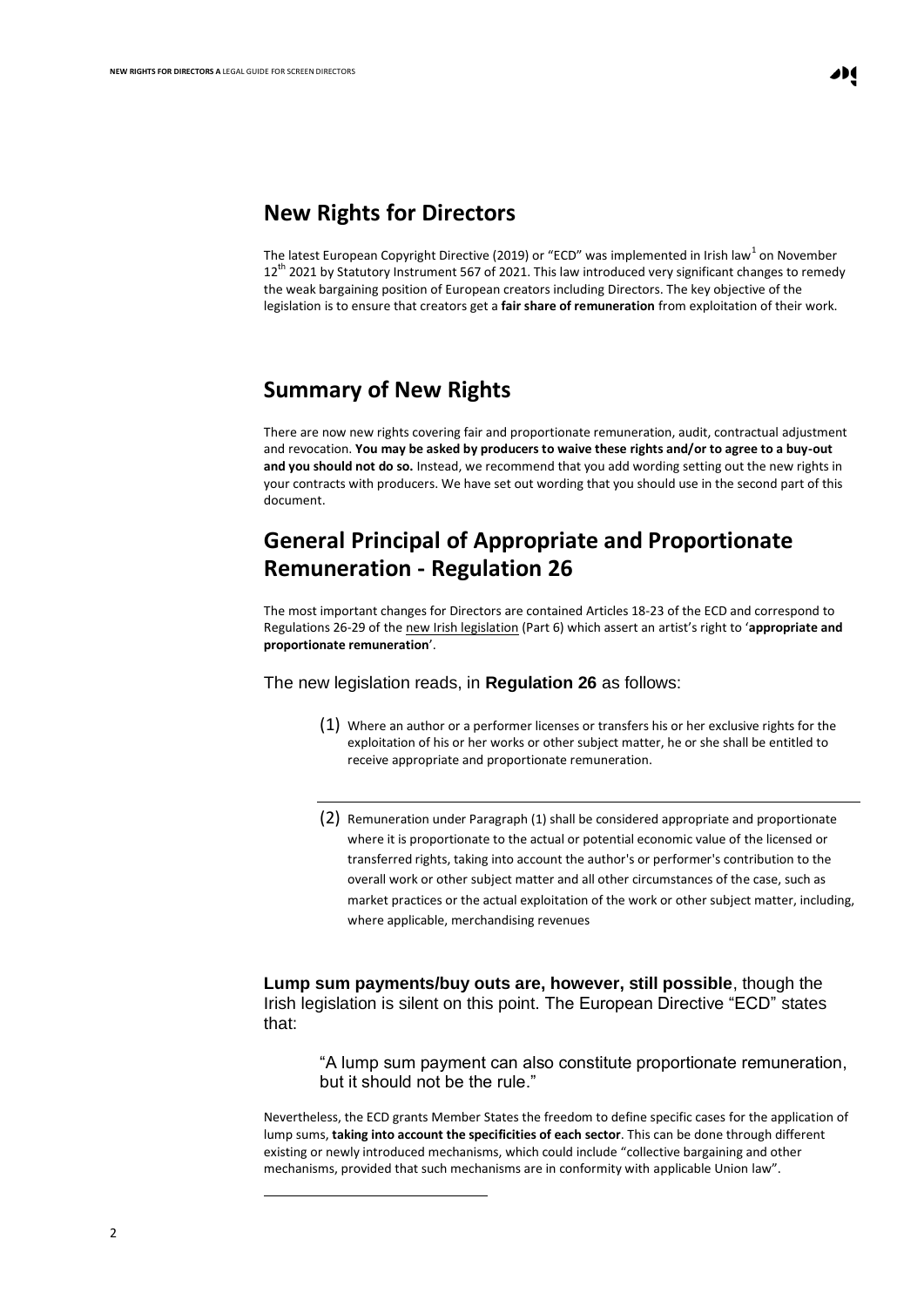SDGI recommends that you do not consent to such a buy out.

In addition, a producer may ask you to agree in your director's contract that the sum you receive for your work as a director constitutes 'fair and proportionate remuneration.' However, it is not technically possible for a director to know in advance of the commercialization of the work if the money they received for it during the contracting period is 'fair and proportionate' e.g. a director cannot know if their film or tv drama will be widely distributed throughout the world or will instead get limited distribution.

Therefore, we recommend that you use SDGI's wording for correspondence.

### **Annual Audit Information Must Be Given - Regulation 27**

Producers are now legally obliged to **issue to right holders an annual, detailed, breakdown in writing of the profits and losses** from all productions to which you have contributed, with particular emphasis on "(…) modes of exploitation, all revenues generated and remuneration due." The ECD recognizes that:

"As authors and performers tend to be in the weaker contractual position when they grant licences or transfer their rights, they need information to assess the continued economic value of their rights, compared to the remuneration received for their licence or transfer, but they often face a lack of transparency."

The solution is based on a goal set out by the ECD of enabling right holders to fully assess the economic value of their rights:

"Authors and performers need information to assess the economic value of rights of theirs that are harmonised under Union law."

So, Regulation 27(1) of the new Irish legislation reads as follows:

- (1) A party to whom an author or performer has licensed or transferred his or her rights or his or her successor in title (in this Regulation referred to as a "first contractual counterpart"), shall, at least once each year provide the author or performer with:
- (a) a clear, detailed description of how any work or performance the subject of that license or transfer has been exploited worldwide during the relevant period,
- (b) an itemised list of the euro value of all copyright revenues generated worldwide during the relevant period, including, where applicable, merchandising revenues, and

• (c) notification of the author or performer's rights under this Regulation.

# **Additional Payment/Contractual Adjustment Mechanism - Regulation 28**

The new law also entitles right holders to seek **additional, appropriate and fair remuneration** if the fee received is **not proportionate** to financial success of the revenues generated by the project. This is referred to as a 'Contract Adjustment Mechanism' in the ECD: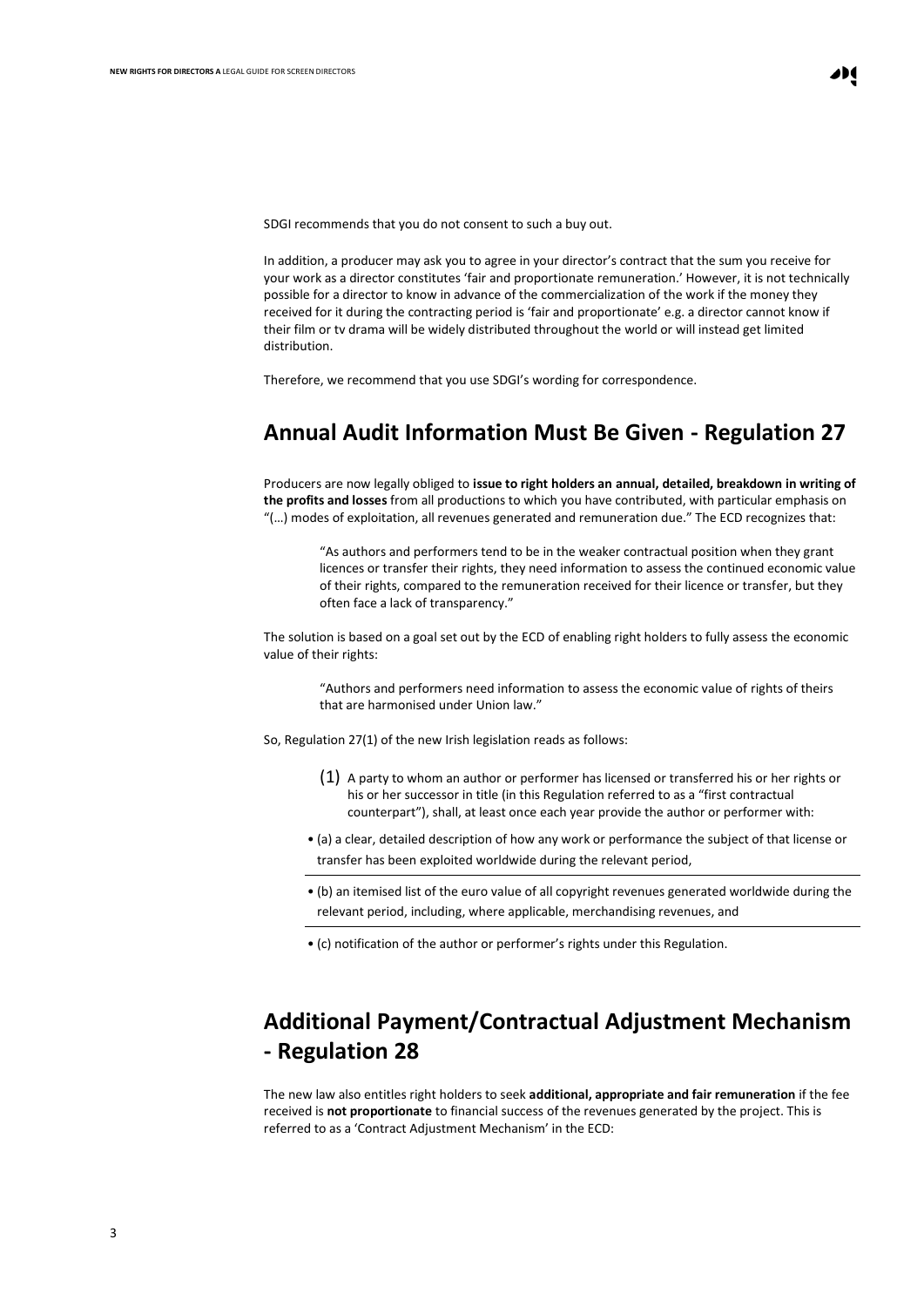"(…) a remuneration adjustment mechanism should be provided for as regards cases where the remuneration originally agreed under a licence or a transfer of rights clearly **becomes disproportionately low** compared to the relevant revenues derived from the subsequent exploitation of the work or fixation of the performance by the contractual counterpart of the author or performer. All revenues relevant to the case in question, including, where applicable, merchandising revenues, should be taken into account for the assessment of whether the remuneration is disproportionately low".

Note that this assessment has to be done on a case-by-case basis and is to include consideration of the circumstances of each case and all revenue including merchandising revenue:

"(…) [the adjustment] should take account of the specific circumstances of each case, including the contribution of the author or performer, as well as of the specificities and remuneration practices in the different content sectors, and whether the contract is based on a collective bargaining agreement."

The new Irish legislation implemented this new right in Regulation 28, and reads as follows:

- (1) An author or a performer or his or her representative may claim additional, **appropriate and fair remuneration** from the party with whom he or she entered into a contract for the exploitation of his or her rights in a work or performance, or from the successors in title of such party, when the remuneration originally agreed turns out to be **disproportionately low** compared to all the subsequent relevant revenues derived from the exploitation of the work or performance.
- $(2)$   $(...)$
- (3) The assessment of a claim made under paragraph (1) as to whether the remuneration originally agreed turns out to be disproportionately low shall take account of the following matters:
- (4)
- a. all revenues relevant to the rights at issue, including, where applicable, merchandising revenues;
	- b. the specific circumstances of each case, including the contribution of the author or performer;
	- c. the specificities and remuneration practices in the different content sectors;
	- d. whether the contract is based on a collective bargaining agreement.

A producer may also say to you that you agree in your director's contract to make 'no further claims'. Regulation 28 of the S.I allows rights holders to seek additional remuneration and since this right arises from legislation, and thus, applicable to directors irrespective of the contract a director signs (see Regulation 31 of Statutory Instrument 567 of 2021).

#### **Revocation - Regulation 29**

The new legislation also includes a right of revocation, in Regulation 29:

- (1) Where an author or a performer has licensed or transferred his or her rights in a work or other protected subject matter on an exclusive basis, the author or performer may revoke in whole or in part the licence or the transfer of rights **where there is no exploitation of that work or other protected subject matter**.
- (2) The right of revocation provided for in paragraph (1) may only be exercised after a reasonable time following the conclusion of the licence or the transfer of the rights.
- (3) The author or performer referred to in paragraph  $(1)$  –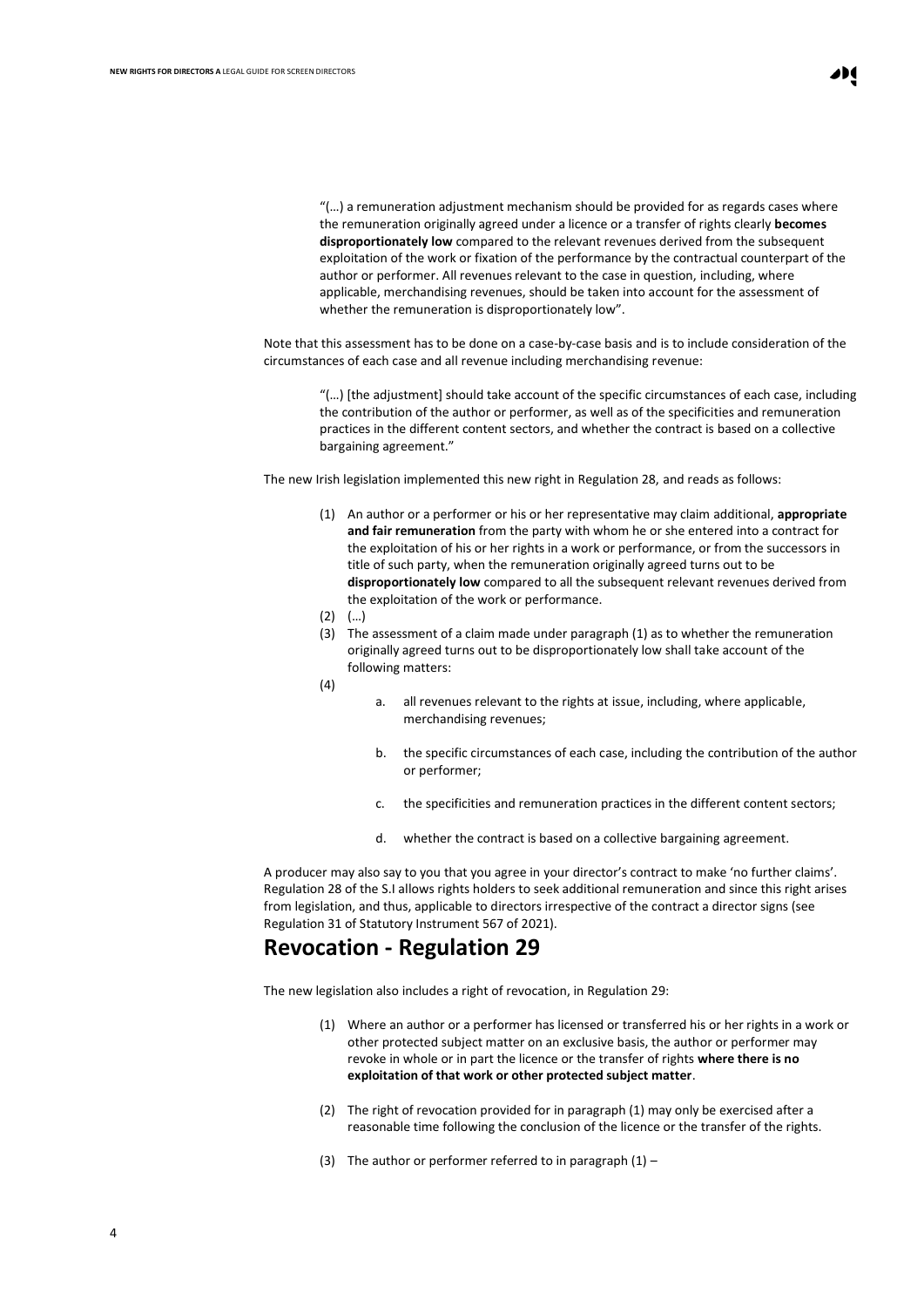(a) shall notify the person to whom the rights have been licensed or transferred and set an appropriate deadline by which the exploitation of the licensed or transferred rights is to take place, and

(b) may, after the expiry of the deadline referred to in subparagraph (a), choose to terminate the exclusivity of the contract instead of revoking the licence or the transfer of the rights.

(4) Paragraph (1) shall not apply if the lack of exploitation is predominantly due to circumstances that the author or the performer can reasonably be expected to remedy.

The usage of this right by SDGI members will likely be limited given the nature of a director's work. However, in cases where the director is also the author of the script, it will also increase substantially in relevance.

# **Non Applicability of Certain Contractual Agreements - Regulation 31**

Another key part of the law sets out that **contractual agreements which prevent the application of the Contractual Adjustment and Fair Remuneration provisions are unenforceable:** 

31. Any contractual provision that prevents compliance with Regulation 27 or 28 shall be unenforceable in relation to authors and performers."

## **Conclusions**

It's clear that directors cannot assess whether they have received 'fair and proportionate' remuneration if they cannot access viewing figures for their works i.e. unless they can audit. Even if they could, entering into a buy-out or 'lump-sum' contract will prevent them seeking additional payment if a project is successful. Directors cannot assess what might be proportionately fair unless the revenue derived from exploitation of their work can be assessed in hindsight. Therefore:

- SDGI recommends that you do **not to sign agreements with buy-out/lump sum terms**.
- SDGI recommends that you do **not sign a clause which waives your right to 'fair and proportionate remuneration.**
- SDGI recommends that you do **not sign a waiver of your right to a contractual adjustment mechanism.**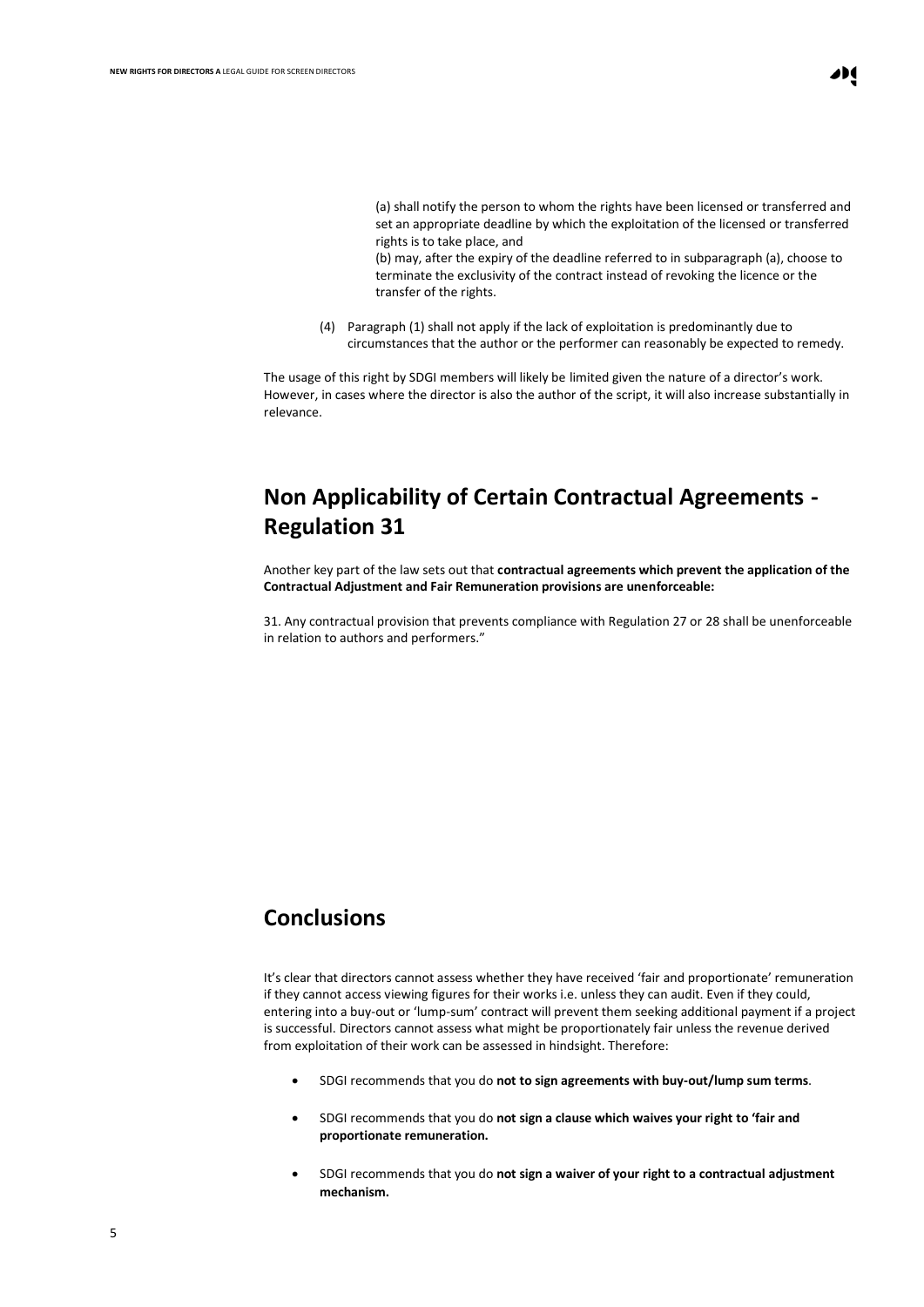#### • **SDGI recommends that you do not sign a waiver to your right of revocation.**

SDGI can help you ensure that your contracts comply with these provisions. In the second part of this document, we recommend contractual clauses setting out these new rights for inclusion in your agreements with producers. We will be pleased to advise you about wording which will protect your new rights and allow you to conclude contracts that protect your valuable work.

February 14<sup>th</sup>, 2022 Drafted for SGDI by David Sweeney, Barrister-at-Law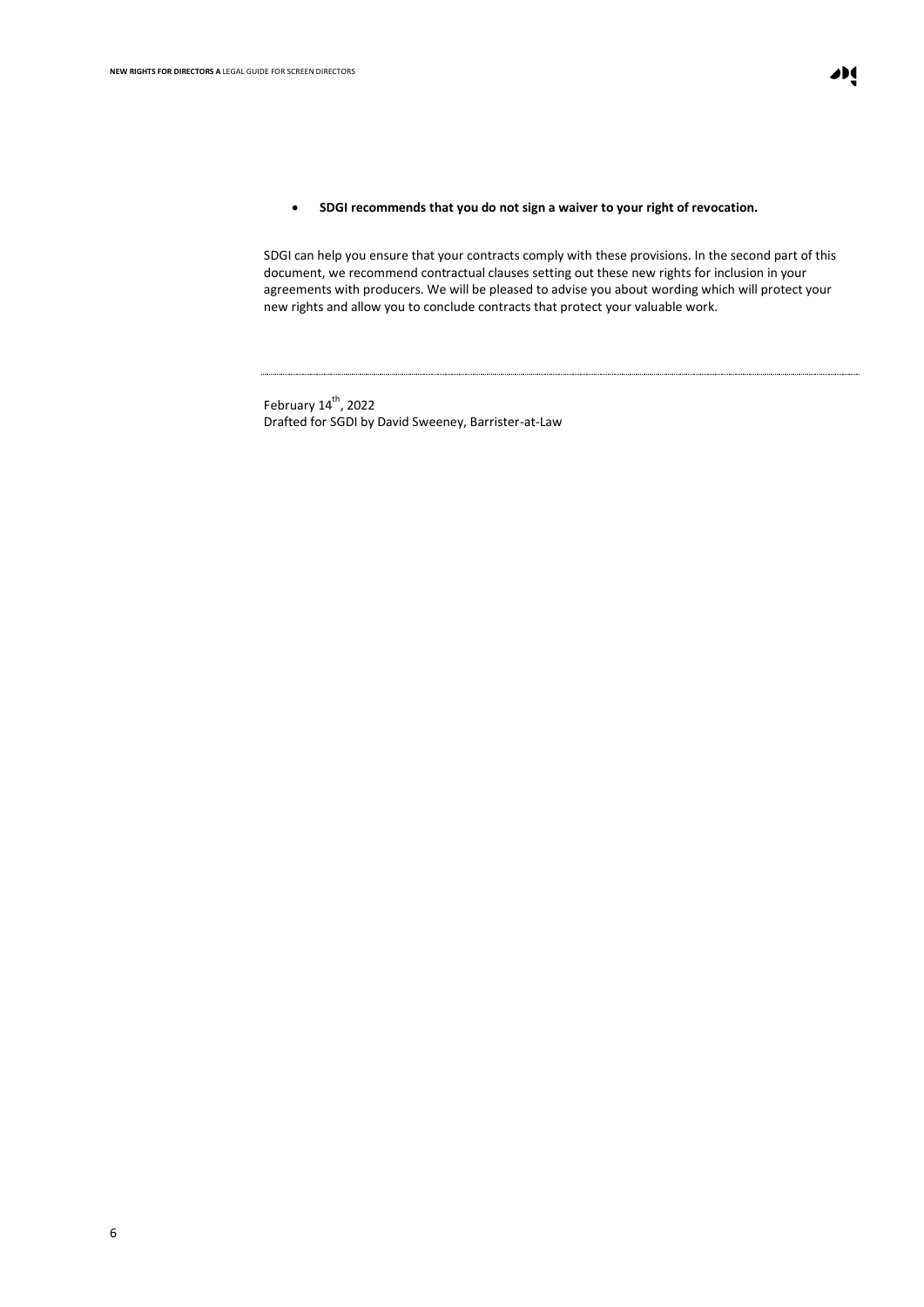# **SAMPLE SDGI CLAUSES FOR CORRESPONDENCE AND CONTRACTS**

Although these new rights are legally enforceable despite contractual provisions to the contrary (Regulation 31), SDGI recommends that every member of the Guild ensures that their contract includes explicit mention of the new rights contained in sections 26 to 29 of S.I. No. 567/2021 - European Union (Copyright and Related Rights in the Digital Single Market) Regulations 2021 as set out below.

Initially, in **correspondence** with producers you should make the following statement before signing a contract:

"This is to confirm, that in line with advice received from the Screen Directors' Guild of Ireland, I cannot yet legally agree that payment herein for this work is 'fair and proportionate' as required by Regulation 26 of Statutory Instrument 567 of 2021."

Below you will find some suggested wording for inclusion in your future **contracts** with producers:

- The Director's remuneration shall be appropriate and proportionate, taking into account the Director's contribution to the overall work, as set out in Regulation 26 of S.I. No. 567/2021, and within the framework of that legislation, this contract does not constitute a full buyout of the rights held by the Director on the work.
- The Director's remuneration shall be appropriate and proportionate, taking into account the Director's contribution to the overall work, as set out in Regulation 26 of S.I. No. 567/2021, and within the framework of that legislation, this contract does not constitute a full buyout of the rights.
- "This is to confirm, that in line with advice received from the Screen Directors' Guild of Ireland, the Director cannot yet legally agree that payment herein for this work is 'fair and proportionate' as required by Regulation 26 of Statutory Instrument 567 of 2021.
- The Producer shall provide the Director, at least once a year, with a clear and detailed description (set of accounts/ gross audit report) of how the work has been exploited worldwide, as set out in Regulation 27 of S.I. No. 567/2021." also see wording below.
- The Director's remuneration shall be adjusted, as foreseen under Regulation 28 of S.I. No 567/2021, when the remuneration originally agreed herein becomes be disproportionately low compared to all the subsequent relevant revenues derived from the exploitation of the work."
- "The parties agree that all Rental and Lending Rights and Cable Retransmission Rights and any other Secondary Rights Payments collected by SDGI and/or any other Collecting Societies or future rights, including equitable remuneration rights are the sole entitlement of the Director. Therefore payments must be forwarded to the Director in should they be mistakenly or inadvertently paid to the Producer by any third party.
- "The parties agree that any exploitation of the work(s) covered by this Contract will, in addition to the provisions set out herein, be governed by Regulations 26